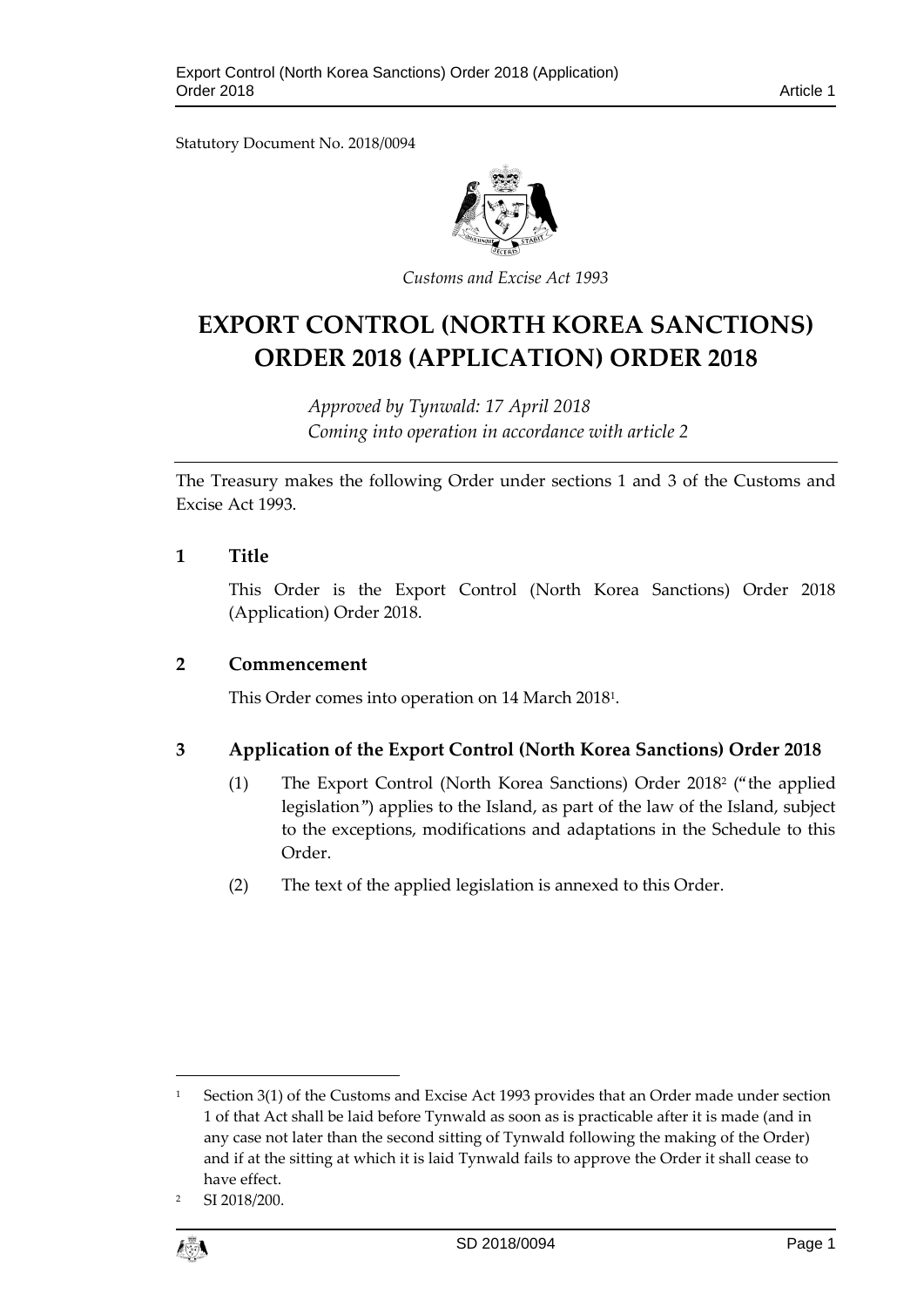# **MADE 12TH MARCH 2018**

**A L CANNAN** *Minister for the Treasury*

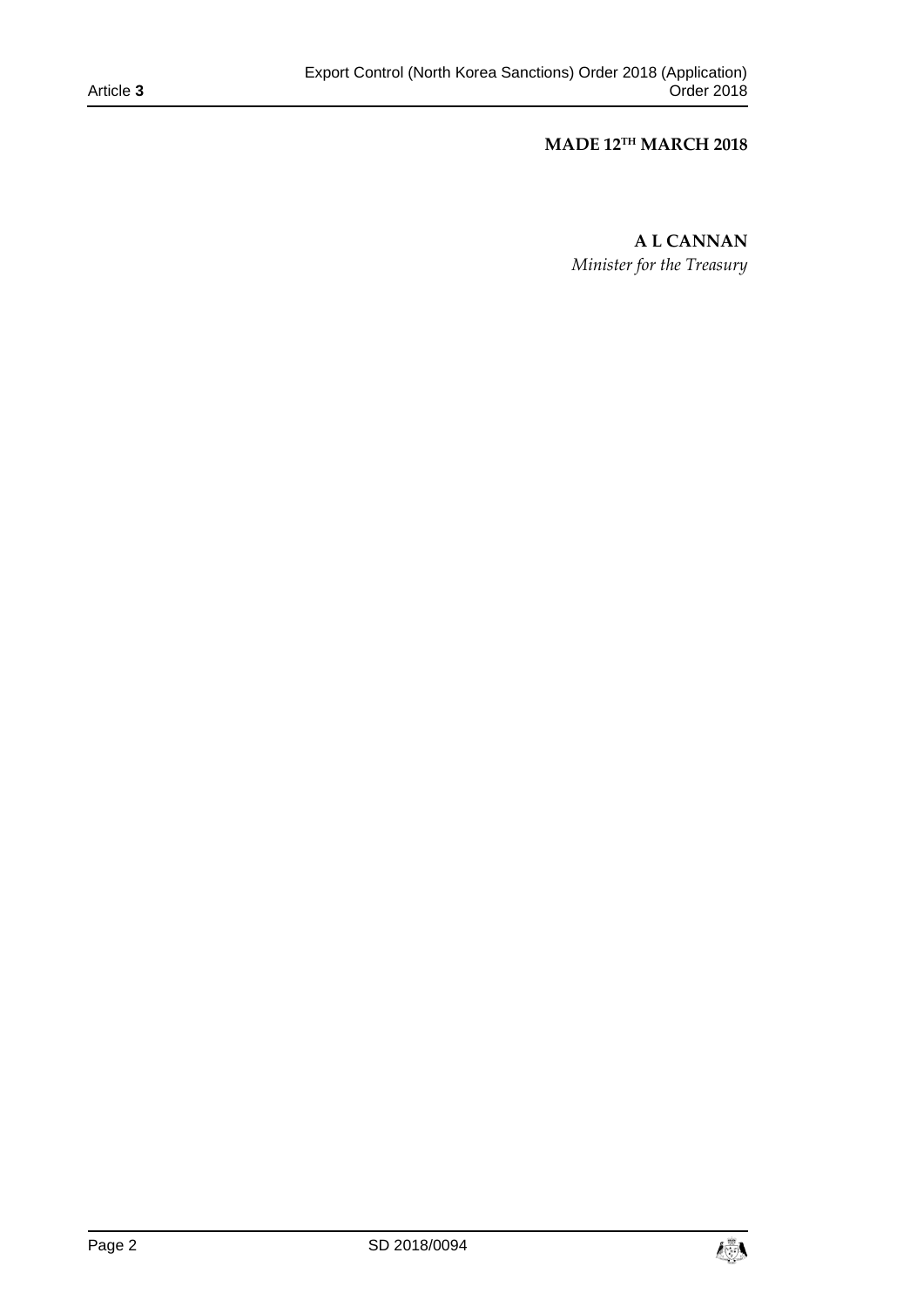# **SCHEDULE**

# [Article 3(1)]

# **EXCEPTIONS, MODIFICATIONS AND ADAPTATIONS SUBJECT TO WHICH THE EXPORT CONTROL (NORTH KOREA SANCTIONS) ORDER 2018 [SI 2018 NO. 200] SHALL HAVE EFFECT IN THE ISLAND**

| Article        | Subject matter                                      | Exception, modification or adaptation                                                                                                                                                                                           |
|----------------|-----------------------------------------------------|---------------------------------------------------------------------------------------------------------------------------------------------------------------------------------------------------------------------------------|
| $\mathbf{1}$   | Citation and commencement                           | Omit the words from "and comes"<br>onwards.                                                                                                                                                                                     |
| $\overline{2}$ | Extension of offences to extra-<br>territorial acts | For "United Kingdom" onwards<br>substitute <b>3</b> Island by an Island person<br>(within the meaning of the Export<br>Control Order 2008 <sup>3</sup> (of Parliament), as it<br>has effect in the Island). $\mathbf{\Sigma}$ . |
| 3              | Interpretation                                      | In paragraph $(1)$ –                                                                                                                                                                                                            |
|                |                                                     | for "1979" in both places<br>(a)<br>substitute $\blacksquare$ 1986 $\blacksquare$ ; and                                                                                                                                         |
|                |                                                     | after "Council Regulation (EU) No<br>(b)<br>2017/1509 of 30 August 2017"<br>insert <b>3</b> , as it has effect in the<br>Island, $\mathbf{E}^{4}$ .                                                                             |
| 4              | Licences                                            | For "Secretary of State" in all the places<br>the words occur, substitute<br><b>ES</b> Treasury <b>D</b> .                                                                                                                      |
| 22             | Offences under this Order:<br>Penalties             | (1)<br>In paragraph (1), for sub-<br>paragraphs (a) to (d) substitute -                                                                                                                                                         |
|                |                                                     | $G(a)$<br>on summary conviction,<br>to custody for a term not<br>exceeding 3 months or to<br>a fine not exceeding level                                                                                                         |

<sup>3</sup> SI 2008 No. 3231, applied in the Island by SD 104/09, which inserted the definition of "Island person".

<sup>&</sup>lt;sup>4</sup> Council Regulation (EU) No 2017/1509 was applied in the Island by SD 2017/0274.



1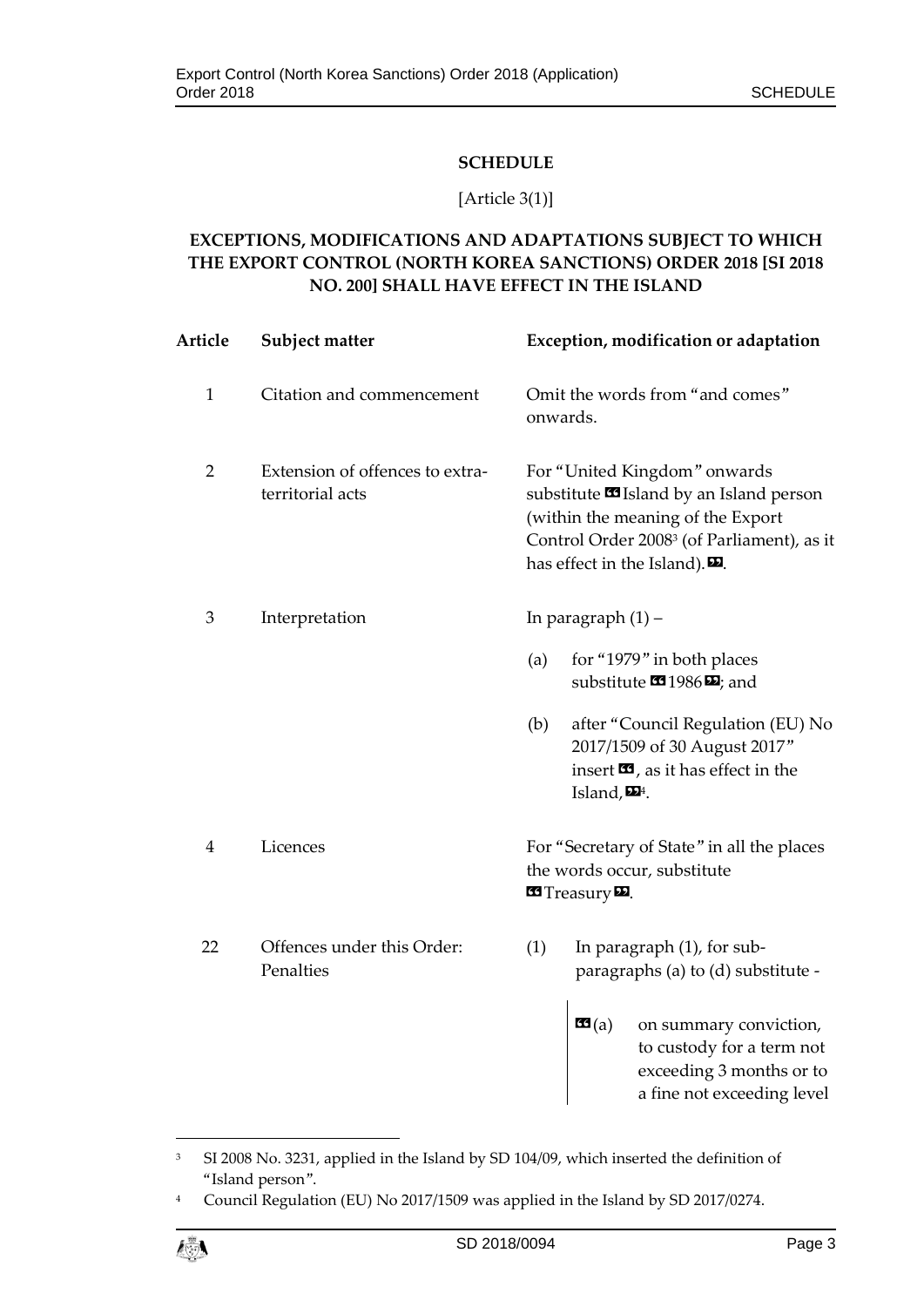5 on the standard scale, or to both; or

- (b) on conviction on information, to custody for a term not exceeding 2 years or to a fine, or to both.<sup>D.</sup>
- (2) In paragraph (3), for subparagraphs (a) to (d) substitute
	- **on summary conviction,** to custody for a term not exceeding 12 months or to a fine not exceeding level 5 on the standard scale, or to both; or
	- (b) on conviction on information, to custody for a term not exceeding 10 years or to a fine, or to both.<sup>20</sup>.
- (3) Omit paragraph (4).
- (1) In the heading, for "1979" substitute  $\mathbf{1986}$  $\mathbf{\Sigma}$ .
- (2) In paragraph (1), for "section 50(2) of the 1979 Act" substitute  $\mathbf{\mathfrak{C}}$  section 47(2) of the 1986 Act $\mathbf{\mathfrak{D}}$ .
- (3) In paragraph (2), for "section 50(4)(b) of the 1979 Act" substitute  $\mathbf{\Omega}$  section  $47(4)(b)$  of the 1986 Act<sup>D</sup>.
- (4) In paragraph (3), for "section 68(2) of the 1979 Act" substitute

23 Offences under the 1979 Act in connection with the North Korea Regulation: Penalties

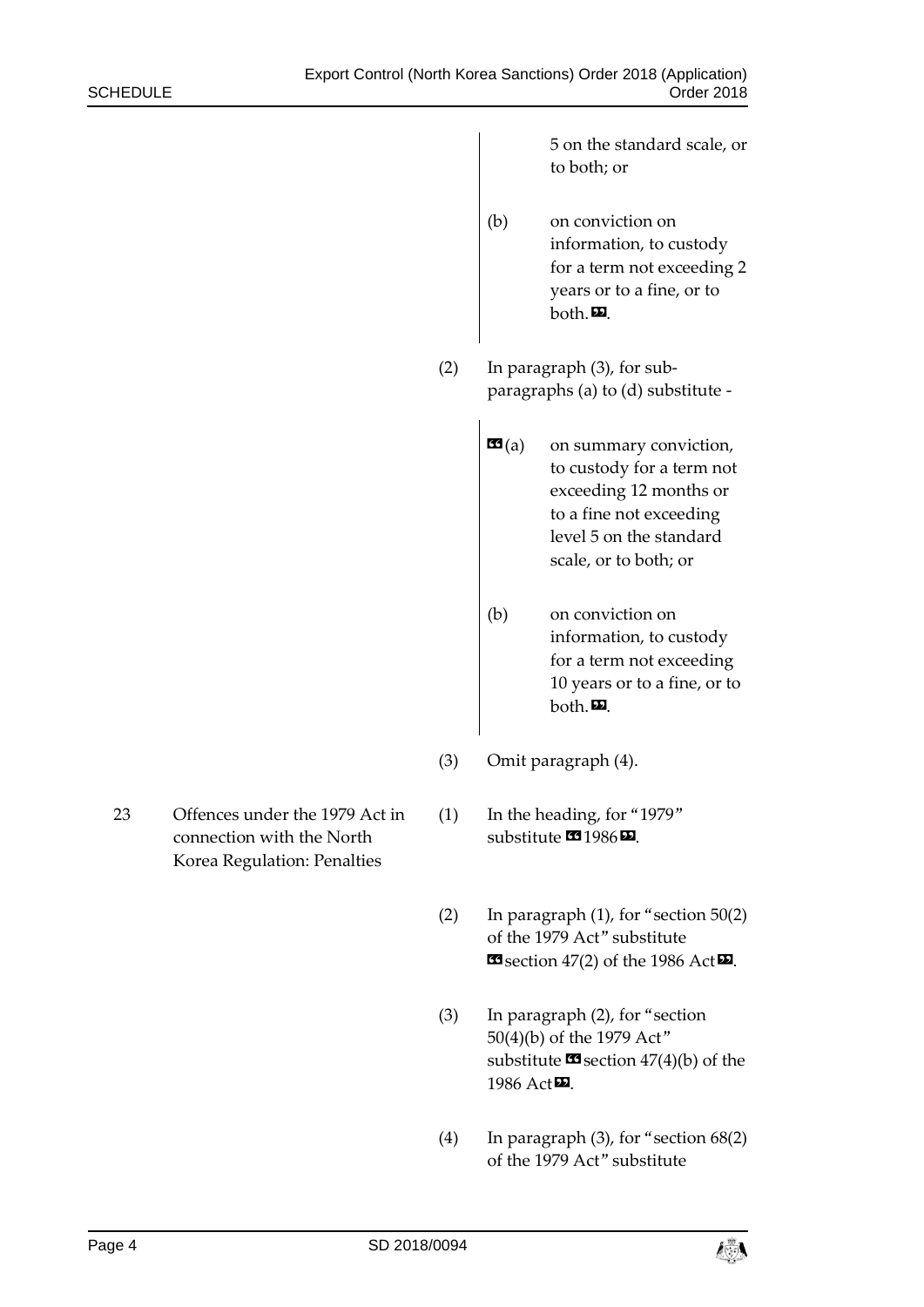$\text{II}\$  section 69(2) of the 1986 Act $\text{II}\$ .

- (5) In paragraph (4), for "section 68(3)(b) of the 1979 Act" substitute  $\blacksquare$  section 69(3)(b) of the 1986 Act<sup>D</sup>.
- (6) In paragraph (5), for "section 170(2) of the 1979 Act" substitute  $\text{C}$  section 178(2) of the 1986 Act $\text{D}$ .
- (7) In paragraph (6), for "section 170(3)(b) of the 1979 Act" substitute  $\blacksquare$  section 178(3)(b) of the 1986 Act $\boldsymbol{\mathsf{Z}}$ .
- (1) In the heading, for "1979" substitute  $\mathbf{\Omega}$ 1986 $\mathbf{\Omega}$ .
- (2) In paragraph (1), for the words from "Commissioners" to and including "propose" substitute **End** Treasury investigates or proposes<sup>D</sup>.
- (3) In paragraph (2), for "section 1(1) of the 1979 Act" substitute  $\text{I} \text{Section 184(1)}$  of the 1986 Act $\text{I} \text{I}$ .
- (4) In paragraph (3), for "77A of the 1979 Act" substitute <a>I</a>78A of the 1986 Act<sup>D</sup>.
- (5) In paragraph  $(4)$ 
	- (c) for "1991" substitute **1994 (a**); and
	- (d) for "1979" substitute **331986**
- (6) In paragraph (6), for "138 of the 1979 Act" substitute <a>I</a>145 of the

24 Application of the 1979 Act for the purposes of this Order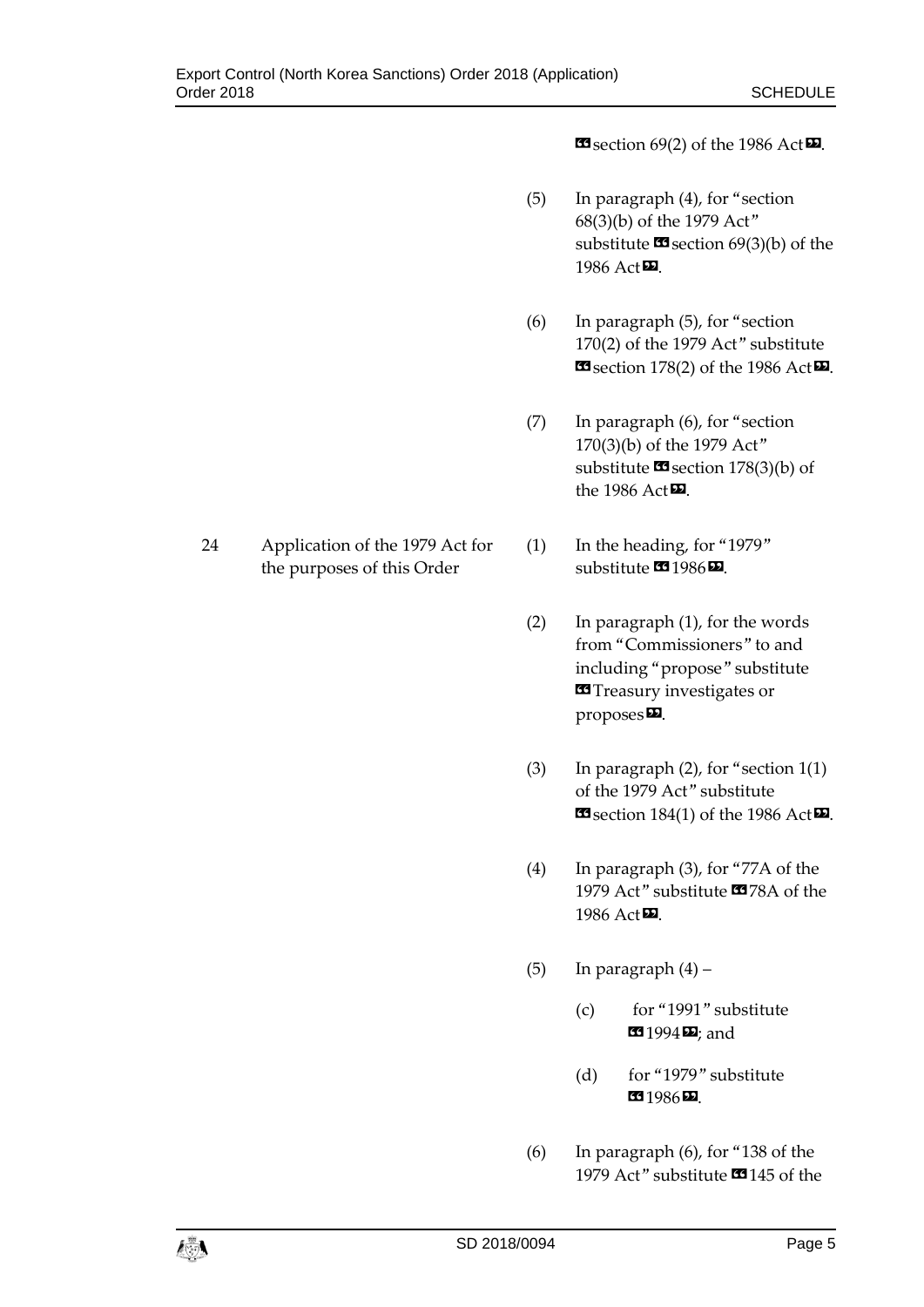|  | 1986 Act <sup>D</sup> . |
|--|-------------------------|
|--|-------------------------|

- (5) In paragraph (8), for "1979" substitute **1986**
- (6) In paragraph (9)
	- (a) for "1979" substitute **1986** and
	- (b) for "sections 145, 146, 146A, 147, 148, 150, 151, 152, 154 and 155" substitute  $\blacksquare$  sections 152 to 155, 157 to 159, 161 and 162».
- (7) In paragraph  $(10)(c)$  -
	- (a) for "146A" substitute **154 2** and
	- (b) after "2018" insert  $\mathbf{C}$ , as it has effect in the Island $\boldsymbol{\Xi}$ .

25 Revocation **After "2017"** insert **3**, as they have effect in the Island, **DS**. 26 Review (1) In paragraph (1), for "Secretary of

- State" substitute **II** Treasury **D**.
	- (2) Omit paragraphs (4) and (5).

-

<sup>&</sup>lt;sup>5</sup> SI 2017 No 83 was applied in the Island by means of SD 2017/0084.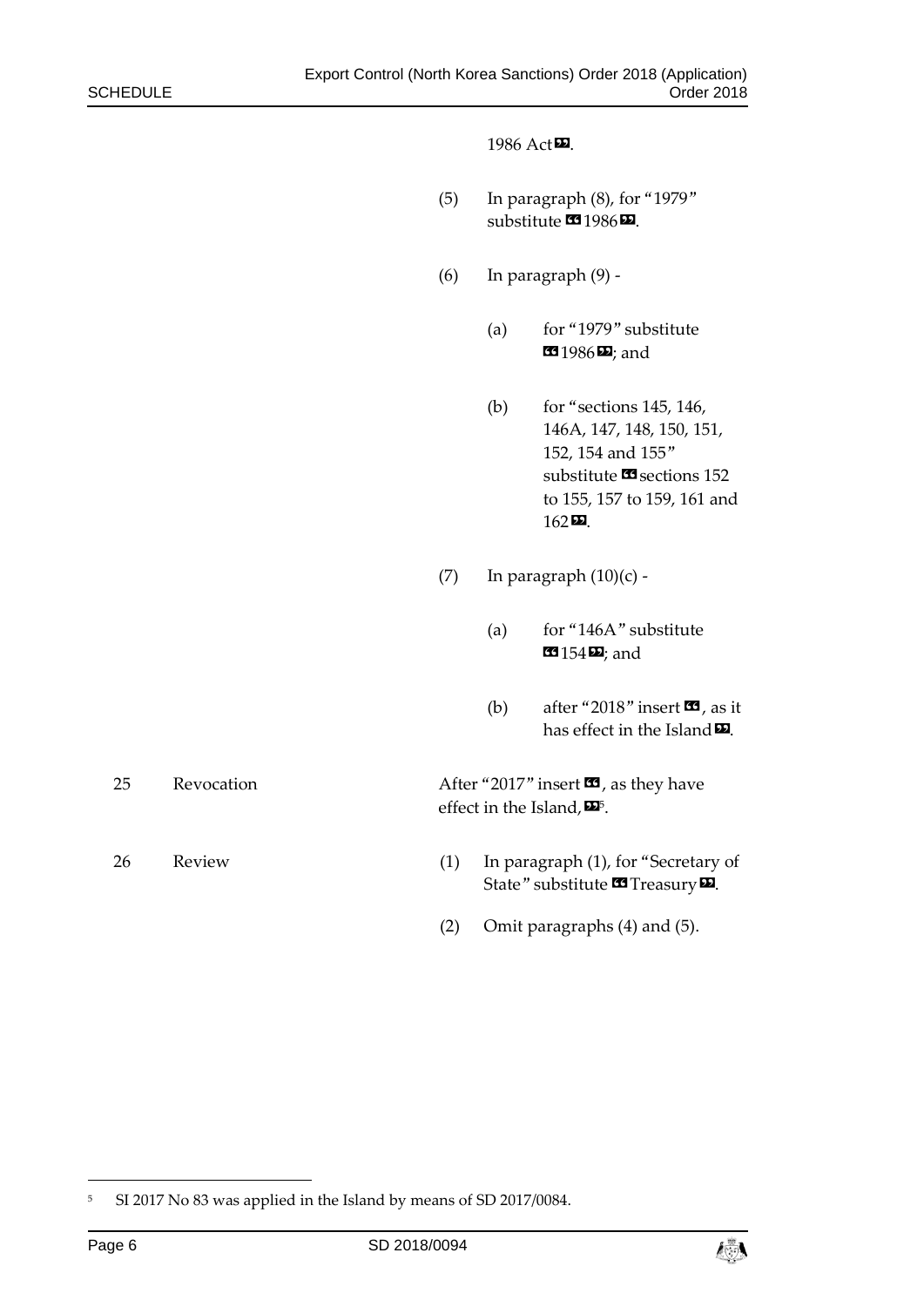# *EXPLANATORY NOTE*

## *(This note is not part of the Order)*

This Order applies in Island law the Export Control (North Korea Sanctions) Order 2018 ("the applied Order"), which provides for the enforcement of trade restrictions against North Korea.

The applied Order creates offences and penalties for breaches of Council Regulation (EU) 2017/1509, as it has effect in the Island<sup>6</sup> ("the EU Regulation"), concerning restrictive measures in view of the situation in North Korea.

Article 4 of the applied Order provides for the granting of licences by the Treasury for the purposes of the provisions in the EU Regulation, which allow a competent authority to authorise trade related activities that would otherwise be prohibited. A licence granted by the Treasury may be varied, suspended or revoked. Article 4(7) of the applied Order makes it an offence to provide, knowingly or recklessly, false information for the purposes of obtaining an authorisation from the Treasury.

Articles 5 to 19 of the applied Order create offences for contravention of relevant trade restrictions in the EU Regulation.

Article 20 of the applied Order creates an offence for circumventing any relevant trade restriction in the EU Regulation.

Articles 22 to 24 of the applied Order provide for penalties relating to each of the offences in that Order and provision of enforcement powers contained in the Customs and Excise Management Act 1986.

This Order also revokes articles 4 to 16 of the Export Control (North Korea Sanctions and Iran, Ivory Coast and Syria Amendment) Order 2017, as they have effect in the Island by means of SD 2017/0084.

<sup>6</sup> Council Regulation (EU) No 2017/1509 was applied in the Island by SD 2017/0274.



 $\overline{a}$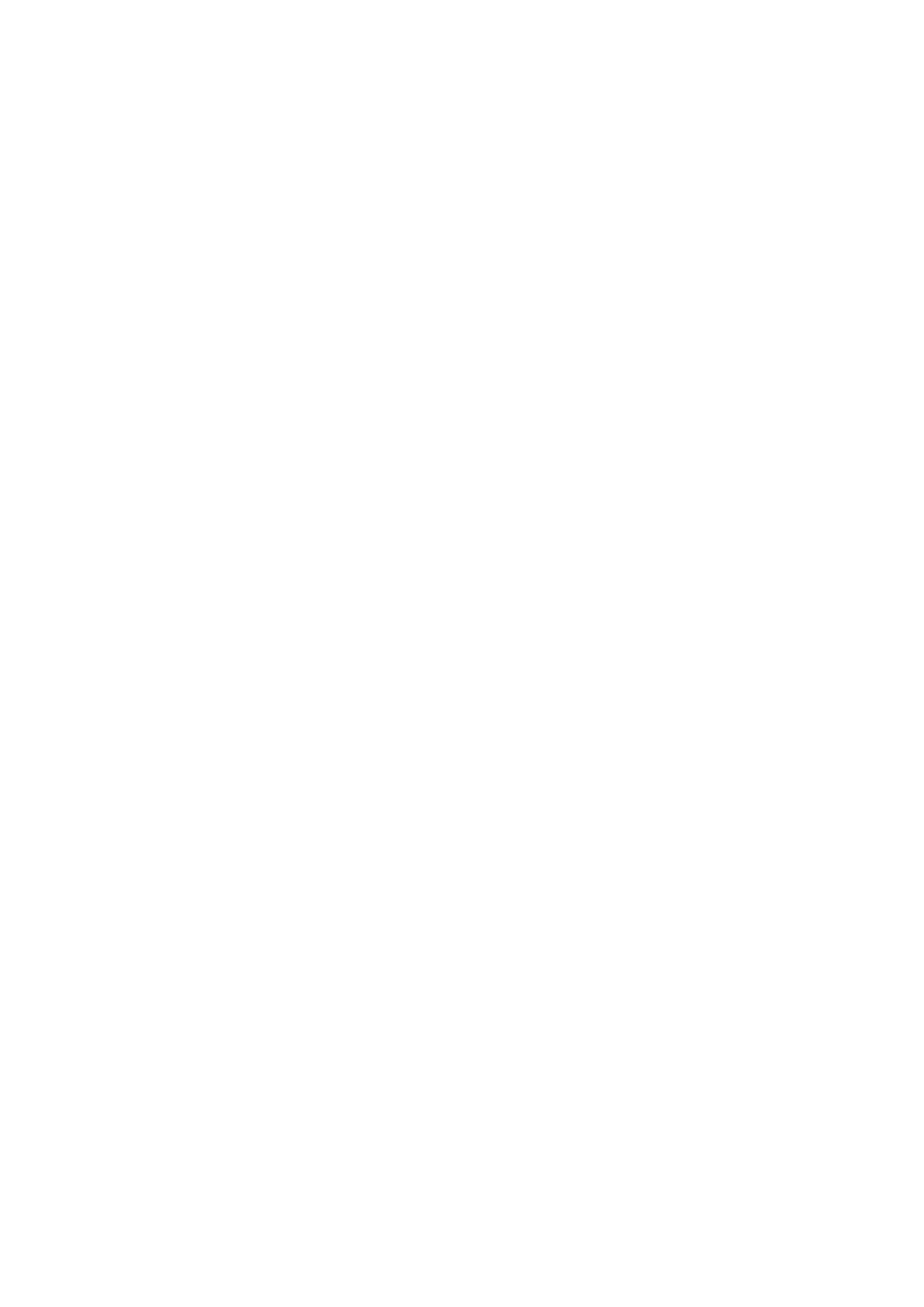**Annex**

#### **S T A T U T O R Y I N S T R U M E N T S**

### **2018 No. 200**

#### **CUSTOMS**

#### **The Export Control (North Korea Sanctions) Order 2018**

Made - - -  $19<sup>th</sup>$  February 2018

Laid before Parliament 21<sup>st</sup> February 2018

Coming into force - - 14<sup>th</sup> March 2018

The Secretary of State is a Minister designated for the purposes of section 2(2) of the European Communities Act 1972<sup>1</sup> ("the 1972 Act") in relation to measures relating to the interruption or reduction, in part or completely, of economic relations with one or more countries that are not member States<sup>2</sup>.

This Order makes provision for a purpose mentioned in section 2(2) of the 1972 Act and it appears to the Secretary of State that it is expedient for certain references to provisions of an EU instrument to be construed as references to those provisions as amended from time to time.

The Secretary of State makes this Order in exercise of the powers conferred by section 2(2) of, and paragraph 1A of Schedule  $2^3$  to, the 1972 Act and by sections 1 to 5 and 7 of the Export Control Act 2002<sup>4</sup>.

#### **PART 1**

#### **General**

#### **Citation and commencement**

1. This Order may be cited as the Export Control (North Korea Sanctions) Order 2018 and comes into force on 14th March 2018.

#### **Extension of offences to extra-territorial acts**

2. An offence under this Order can be committed by conduct wholly or partly outside of the United Kingdom by a United Kingdom person (within the meaning given in section 11 of the Export Control Act 2002) **Island by an Island person (within the meaning of the Export Control Order 2008**<sup>5</sup> **(of Parliament), as it has effect in the Island)**.

 $\overline{1}$ 1972 c.68; section 2(2) was amended by the Legislative and Regulatory Reform Act 2006 (c.51), section 27(1)(1), and the European Union (Amendment) Act 2008 (c.7), Schedule, Part 1.

<sup>2</sup> S.I. 1994/757, to which there are amendments not relevant to this Order.

<sup>3</sup> Paragraph 1A of Schedule 2 was inserted by section 28 of the Legislative and Regulatory Reform Act 2006 and amended by S.I. 2007/1388 and the European Union (Amendment) Act 2008, Schedule, Part 1.

<sup>4</sup> 2002 c.28. Sections 1 to 4 and 7 were amended by S.I. 2011/1043. Section 5 was amended by S.I. 2011/1043 and S.I. 2012/1809.

<sup>5</sup> SI 2008 No. 3231, applied in the Island by SD 104/09, which inserted the definition of "Island person".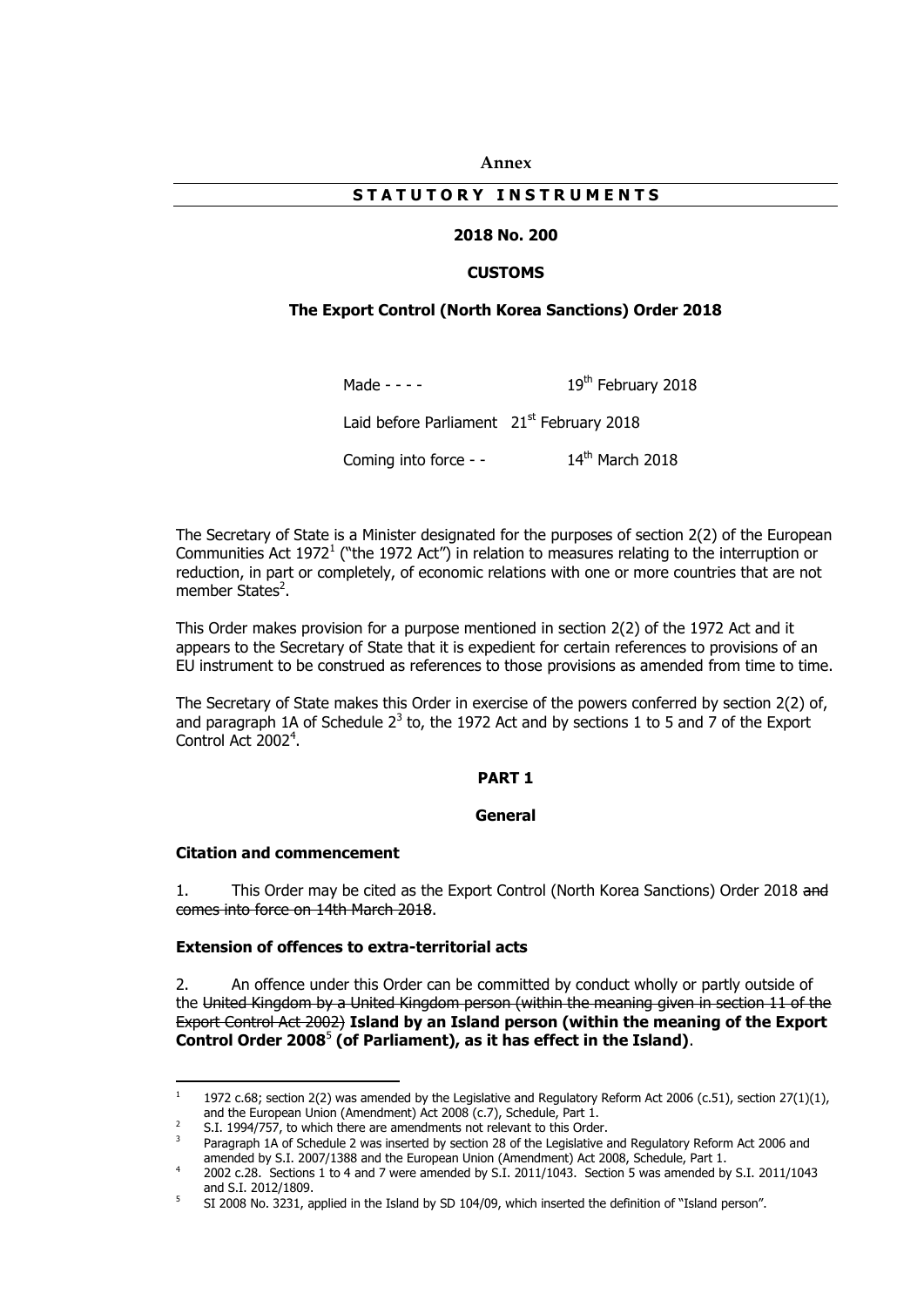## **Interpretation**

3. (1) In this Order—

"the 1979 **1986** Act" means the Customs and Excise Management Act 1979 **1986**<sup>6</sup>;

"the DPRK" means the Democratic People's Republic of Korea;

"the North Korea Regulation" means Council Regulation (EU) 2017/1509 of 30 August 2017**, as it has effect in the Island,** concerning restrictive measures against the Democratic People's Republic of Korea and repealing Regulation (EC) No 329 of 2007<sup>7</sup>, as amended from time to time.

(2) For the purposes of this Order, "relevant prohibition" means a prohibition in the North Korea Regulation which is not a prohibition on the export or import of goods.

(3) Terms used in this Order and in the North Korea Regulation have the same meaning in this Order as they have in that Regulation.

### **PART 2**

### **Licences**

## **Licences**

4. (1) The Secretary of State **Treasury** may, in accordance with the North Korea Regulation, by licence authorise an activity which would otherwise be prohibited by a listed provision.

(2) The prohibitions in the relevant listed provision do not apply to anything done under the authority of a licence under paragraph (1).

(3) In this article, "listed provision" means any of the following provisions of the North Korea Regulation, Articles 3(1), 5, 7(1), 10(1), 11, 12, 13, 15, 16a, 16b, 16c, 16d, 16f, 16h and 18.

(4) A licence must specify the acts authorised by it and may be—

- (a) general or granted to a category of persons or to a particular person;
- (b) subject to conditions;
- (c) of indefinite duration or subject to an expiry date.

(5) The Secretary of State **Treasury** may vary, suspend or revoke a licence at any time.

(6) On the grant, variation, suspension or revocation of a licence, the Secretary of State **Treasury** must—

<sup>—&</sup>lt;br>6 1979 c.2. 1986 c.34 (of Tynwald).

<sup>&</sup>lt;sup>7</sup> OJ No. L224, 31.8.2017, p.1, as last amended by Council Implementing Regulation (EU) No 2018/87 of 22 January 2018 (OJ No. LI16I, 22.01.2018, p.1).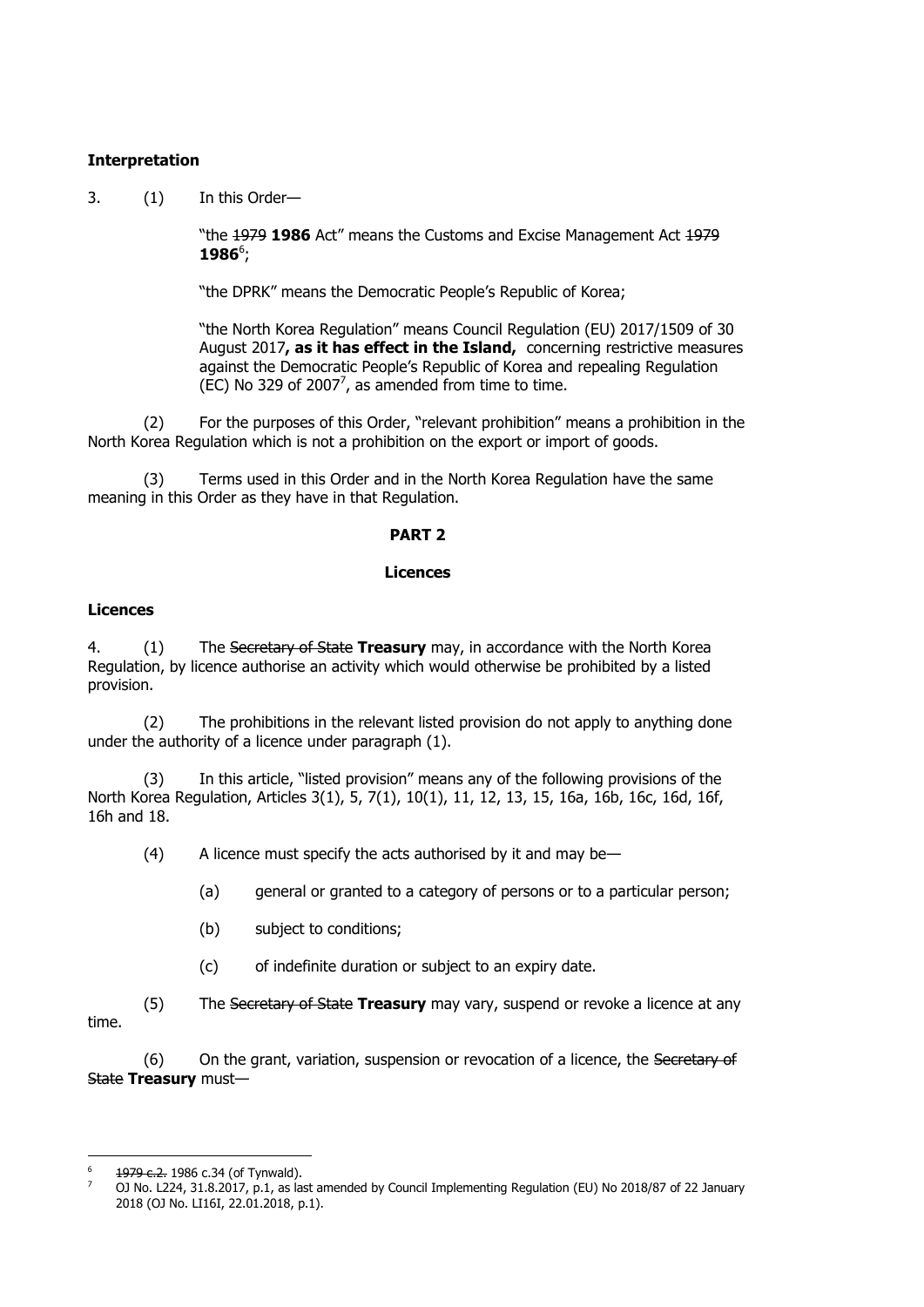- (a) in the case of a licence granted to a particular person, give written notice of its grant, variation, suspension or revocation to that person;
- (b) in the case of a general licence or a licence granted to a category of persons, take such steps as the Secretary of State **Treasury** considers appropriate to publicise the grant, variation, suspension or revocation of the licence.
- (7) A person commits an offence who, for the purposes of obtaining a licence—
	- (a) makes any statement or provides any document or information which the person knows to be false in a material respect, or
	- (b) recklessly makes any statement or provides any document or information which is false in a material respect.

(8) A licence granted in the circumstances referred to in paragraph (7) is void from the time at which it was granted.

(9) A person who purports to act under the authority of a licence but who fails to comply with any condition included in the licence commits an offence.

#### **PART 3**

#### **Offences**

#### Contravention or circumvention of prohibitions in Chapters II and III of the North Korea Regulation

#### **Contravention of relevant prohibitions related to goods or technology listed in Annexes II, III, IV, V, VI and VII to the North Korea Regulation**

5. (1) A person who contravenes a relevant prohibition in a provision of the North Korea Regulation mentioned in paragraph (2) commits an offence.

- (2) The provisions are—
	- (a) Article 3(1)(a) (prohibition on sale, supply or transfer of goods or technology listed in Annex II to the North Korea Regulation to persons in, or for use in, the DPRK);
	- (b) Article 3(1)(b) (prohibition on sale, supply, transfer or transport of aviation fuel listed in Annex III to the North Korea Regulation to the DPRK);
	- (c) Article 3(1)(c) (prohibition on purchase or transfer from the DPRK of goods and technology listed in Annex II to the North Korea Regulation);
	- (d) Article 3(1)(d) (prohibition on purchase or transfer from the DPRK of gold, titanium ore, vanadium ore and rare earth minerals listed in Annex IV to the North Korea Regulation);
	- (e) Article 3(1)(e) (prohibition on purchase or transfer from the DPRK of coal, iron and iron ore listed in Annex V to the North Korea Regulation);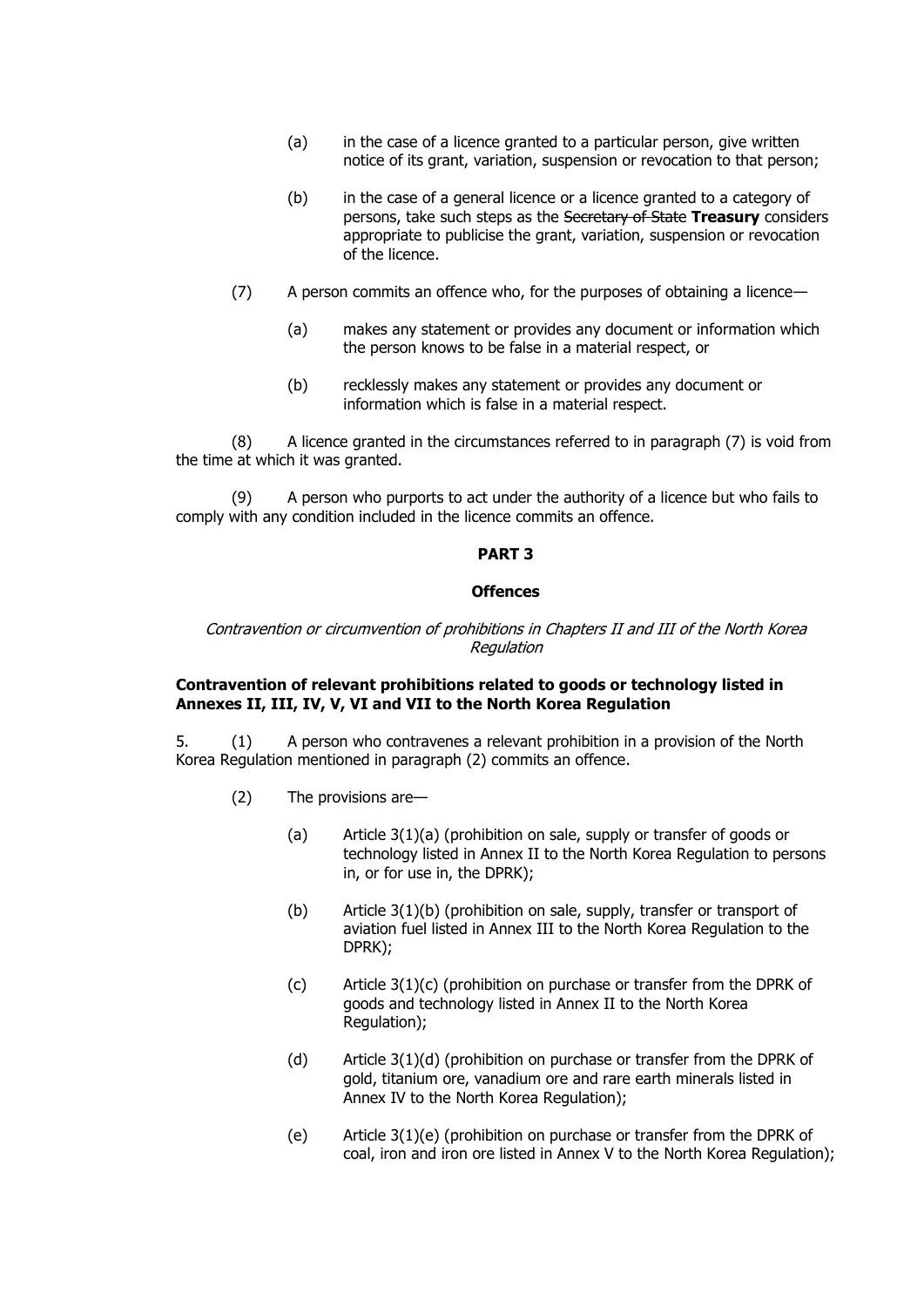- (f) Article 3(1)(f) (prohibition on purchase or transfer from the DPRK of petroleum products listed in Annex VI to the North Korea Regulation);
- (g) Article 3(1)(g) (prohibition on purchase or transfer from the DPRK of copper, nickel, silver or zinc listed in Annex VII to the North Korea Regulation).

## **Contravention of relevant prohibitions related to items destined for DPRK's or another State's armed forces**

6. (1) A person who contravenes a relevant prohibition in Article 5(1) of the North Korea Regulation (prohibition on sale, supply, transfer to the DPRK of items (other than food or medicine) known or suspected to be destined for the DPRK's armed forces or items which may support another State's armed forces) commits an offence.

(2) A person who contravenes a relevant prohibition in Article 5(2) of the North Korea Regulation (prohibition on sale, supply, transfer from the DPRK of items (other than food or medicine) known or suspected to be destined for the DPRK's armed forces or items which may support another State's armed forces) commits an offence.

#### **Contravention of prohibitions on provision of financing or other assistance related to goods and technology in the EU Common List of Military Equipment or in Annex II to the North Korea Regulation**

7. (1) A person who contravenes a prohibition in a provision of the North Korea Regulation mentioned in paragraph (2) commits an offence.

- (2) The provisions are—
	- (a) Article 7(1)(a) (prohibition on provision of technical assistance and brokering services related to goods and technology listed in the EU Common List of Military Equipment or Annex II to the North Korea Regulation and related to the provision, manufacture, maintenance and use of such goods);
	- (b) in so far as it relates to any activity other than providing financing or financial assistance related to technology, Article 7(1)(b) (prohibition on provision of financing or financial assistance related to goods and technology listed in the EU Common List of Military Equipment or Annex II to the North Korea Regulation or for the provision of related technical assistance);
	- (c) in so far as it relates to obtaining financing or financial assistance related to goods, Article 7(1)(d) (prohibition on obtaining financing or financial assistance related to goods and technology listed in the EU Common List of Military Equipment or Annex II to the North Korea Regulation or for the provision of related technical assistance).

(3) A person who contravenes a prohibition in a provision of the North Korea Regulation mentioned in paragraph (4) commits an offence.

- (4) The provisions are—
	- (a) in so far as it relates to the providing of financing or financial assistance related to technology, Article 7(1)(b);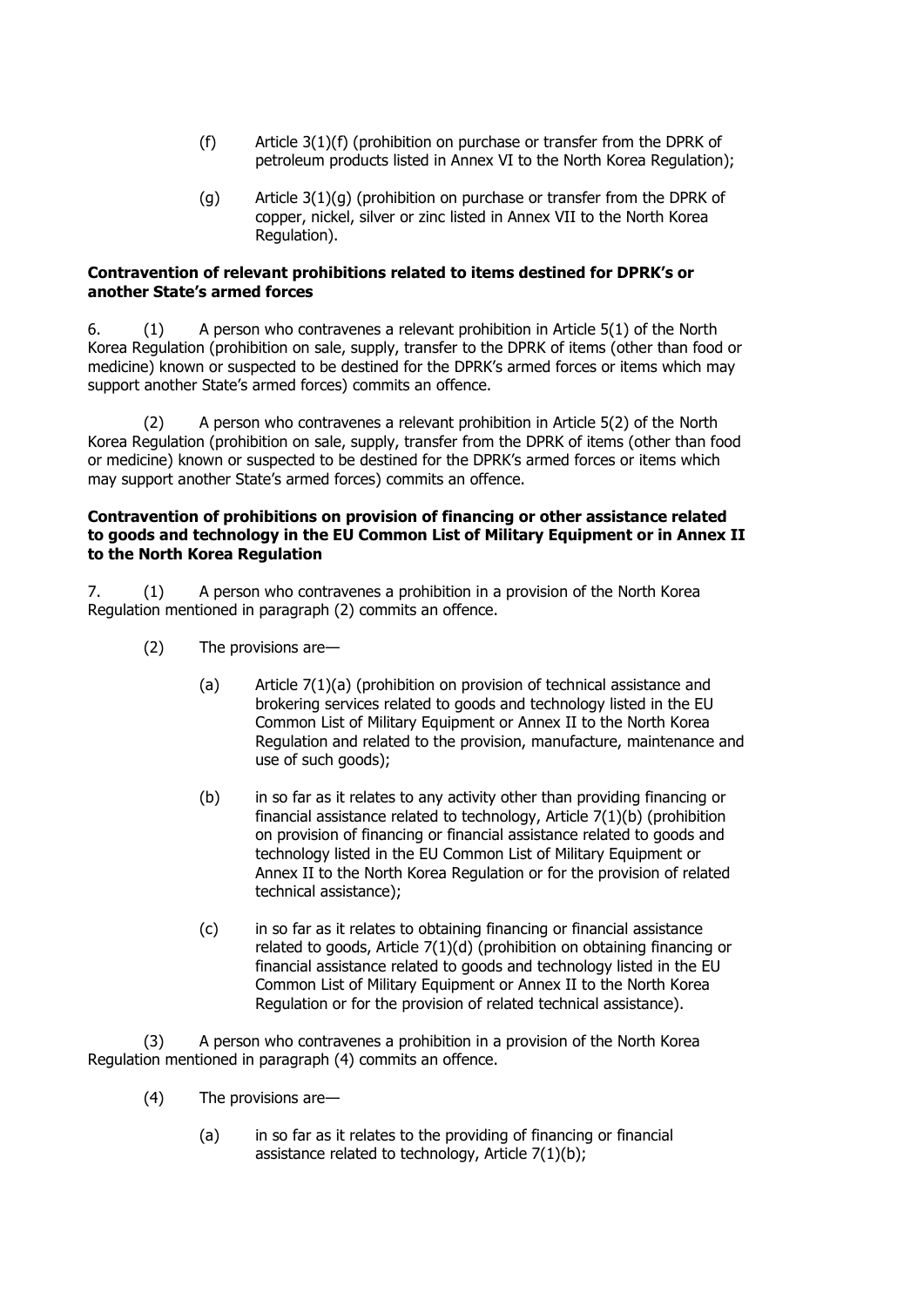- (b) Article 7(1)(c) (prohibition on obtaining technical assistance related to goods and technology listed in the EU Common List of Military Equipment or Annex II to the North Korea Regulation and related to the provision, manufacture, maintenance and use of such goods);
- (c) in so far as it relates to any activity other than obtaining financing or financial assistance related to goods, Article 7(1)(d).

## **Contravention of relevant prohibitions related to luxury goods listed in Annex VIII to the North Korea Regulation**

8. (1) A person who contravenes a relevant prohibition in Article 10(1)(a) of the North Korea Regulation (prohibition on sale, supply or transfer to the DPRK of luxury goods listed in Annex VIII to the North Korea Regulation) commits an offence.

(2) A person who contravenes a relevant prohibition in Article  $10(1)(b)$  of the North Korea Regulation (prohibition on purchase or transfer from the DPRK of luxury goods listed in Annex VIII to the North Korea Regulation) commits an offence.

### **Contravention of relevant prohibitions related to gold, precious metals or diamonds listed in Annex IX to the North Korea Regulation**

9. (1) A person who contravenes a relevant prohibition in Article 11(a) of the North Korea Regulation (prohibition on sale, supply or transfer to or for the Government of the DPRK, its bodies etc of gold, precious metals and diamonds listed in Annex IX to the North Korea Regulation) commits an offence.

(2) A person who contravenes a relevant prohibition in Article 11(b) of the North Korea Regulation (prohibition on purchase or transport from the Government of the DPRK, its bodies etc of gold, precious metals and diamonds listed in Annex IX to the North Korea Regulation) commits an offence.

(3) A person who contravenes a prohibition in Article 11(c) of the North Korea Regulation (prohibition on provision of financing, financial assistance, technical assistance or brokering services to the Government of the DPRK, its bodies etc relating to goods listed in Annex IX to the North Korea Regulation) commits an offence.

### **Contravention of relevant prohibitions related to DPRK denominated banknotes and minted coinage**

10. A person who contravenes a relevant prohibition in Article 12 of the North Korea Regulation (prohibition on sale, supply or transfer of certain DPRK banknotes and minted coinage to or for the benefit of the Central Bank of the DPRK) commits an offence.

### **Contravention of relevant prohibitions related to statues listed in Annex X to the North Korea Regulation**

11. A person who contravenes a relevant prohibition in Article 13 of the North Korea Regulation (prohibition on purchase or transfer from the DPRK of statues listed in Annex X to the North Korea Regulation) commits an offence.

### **Contravention of relevant prohibitions related to helicopters or vessels listed in Annex XI to the North Korea Regulation**

12. A person who contravenes a relevant prohibition in Article 15 of the North Korea Regulation (prohibition on sale, supply or transfer to the DPRK of helicopters or vessels listed in Annex XI to the North Korea Regulation) commits an offence.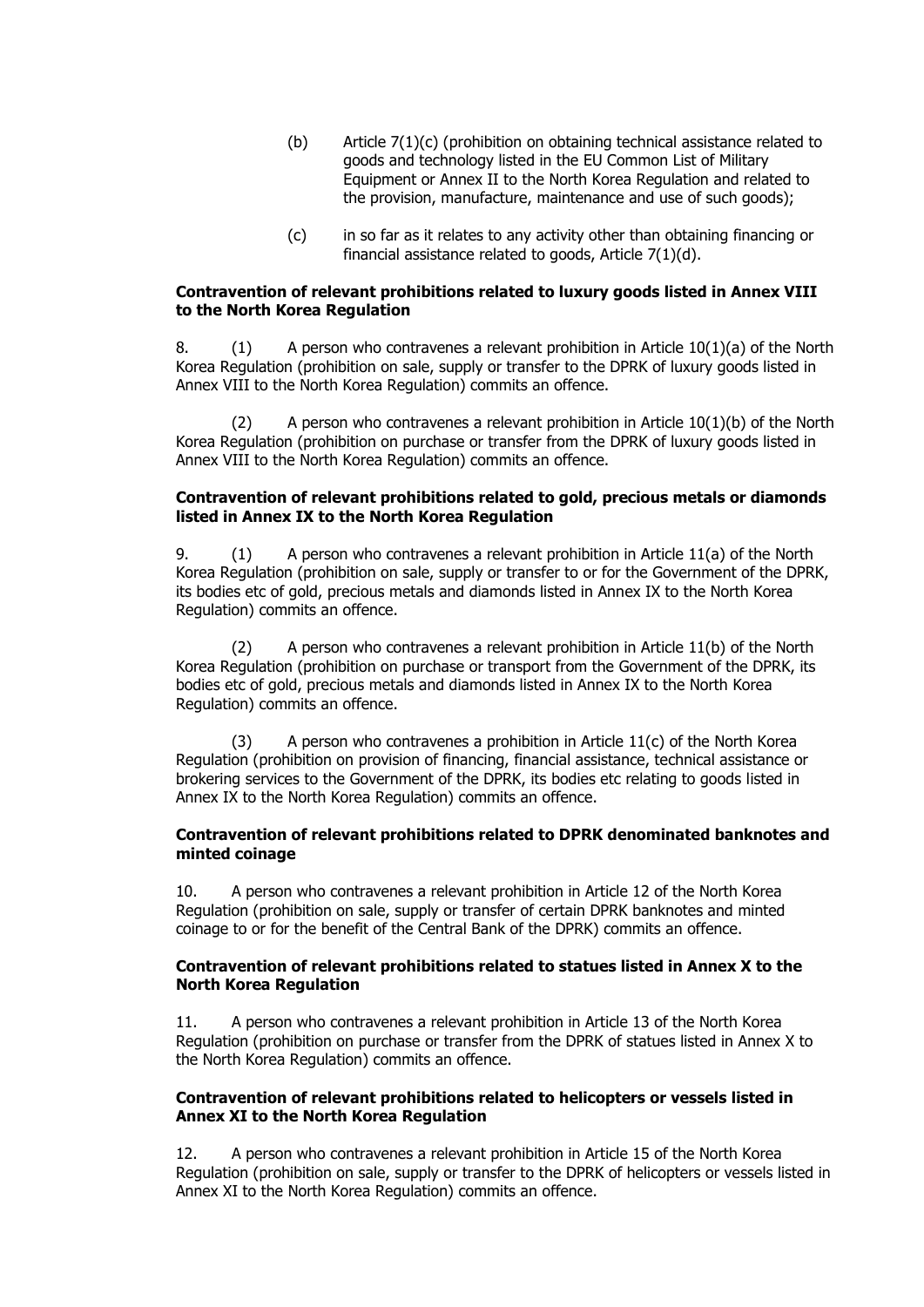## **Contravention of relevant prohibitions related to seafood listed in Annex XIa to the North Korea Regulation**

13. A person who contravenes a relevant prohibition in Article 16a of the North Korea Regulation (prohibition on purchase or transfer from the DPRK of seafood) commits an offence.

## **Contravention of relevant prohibitions related to lead or lead ore listed in Annex XIb to the North Korea Regulation**

14. A person who contravenes a relevant prohibition in Article 16b of the North Korea Regulation (prohibition on purchase or transfer from the DPRK of lead or lead ore listed in Annex XIb to the North Korea Regulation) commits an offence.

### **Contravention of relevant prohibitions related to condensates and natural gas liquids listed in Annex XIc to the North Korea Regulation**

15. A person who contravenes a relevant prohibition in Article 16c of the North Korea Regulation (prohibition on sale, supply or transfer to the DPRK of condensates and natural gas liquids listed in Annex XIc to the North Korea Regulation) commits an offence.

#### **Contravention of relevant prohibitions related to refined petroleum products listed in Annex XId to the North Korea Regulation**

16. A person who contravenes a relevant prohibition in Article 16d of the North Korea Regulation (prohibition on sale, supply or transfer to the DPRK of refined petroleum products listed in Annex XId to the North Korea Regulation) commits an offence.

## **Contravention of relevant prohibitions related to crude oil listed in Annex XIe to the North Korea Regulation**

17. A person who contravenes a relevant prohibition in Article 16f of the North Korea Regulation (prohibition on sale, supply or transfer to the DPRK of crude oil listed in Annex XIe to the North Korea Regulation) commits an offence.

### **Contravention of relevant prohibitions related to textiles listed in Annex XIf to the North Korea Regulation**

18. A person who contravenes a relevant prohibition in Article 16h of the North Korea Regulation (prohibition on purchase or transfer from the DPRK of textiles listed in Annex XIf to the North Korea Regulation) commits an offence.

### **Contravention of prohibitions related to mining services, computer services and other services listed in Annex XII to the North Korea Regulation**

19. (1) A person who contravenes a prohibition in a provision of the North Korea Regulation mentioned in paragraph (2) commits an offence.

- (2) The provisions are—
	- (a) Article 18(1)(a) (prohibition on provision to persons in or for use in the DPRK of services incidental to mining or to manufacturing in the chemical, mining or refining industry referred to in Part A of Annex XII to the North Korea Regulation);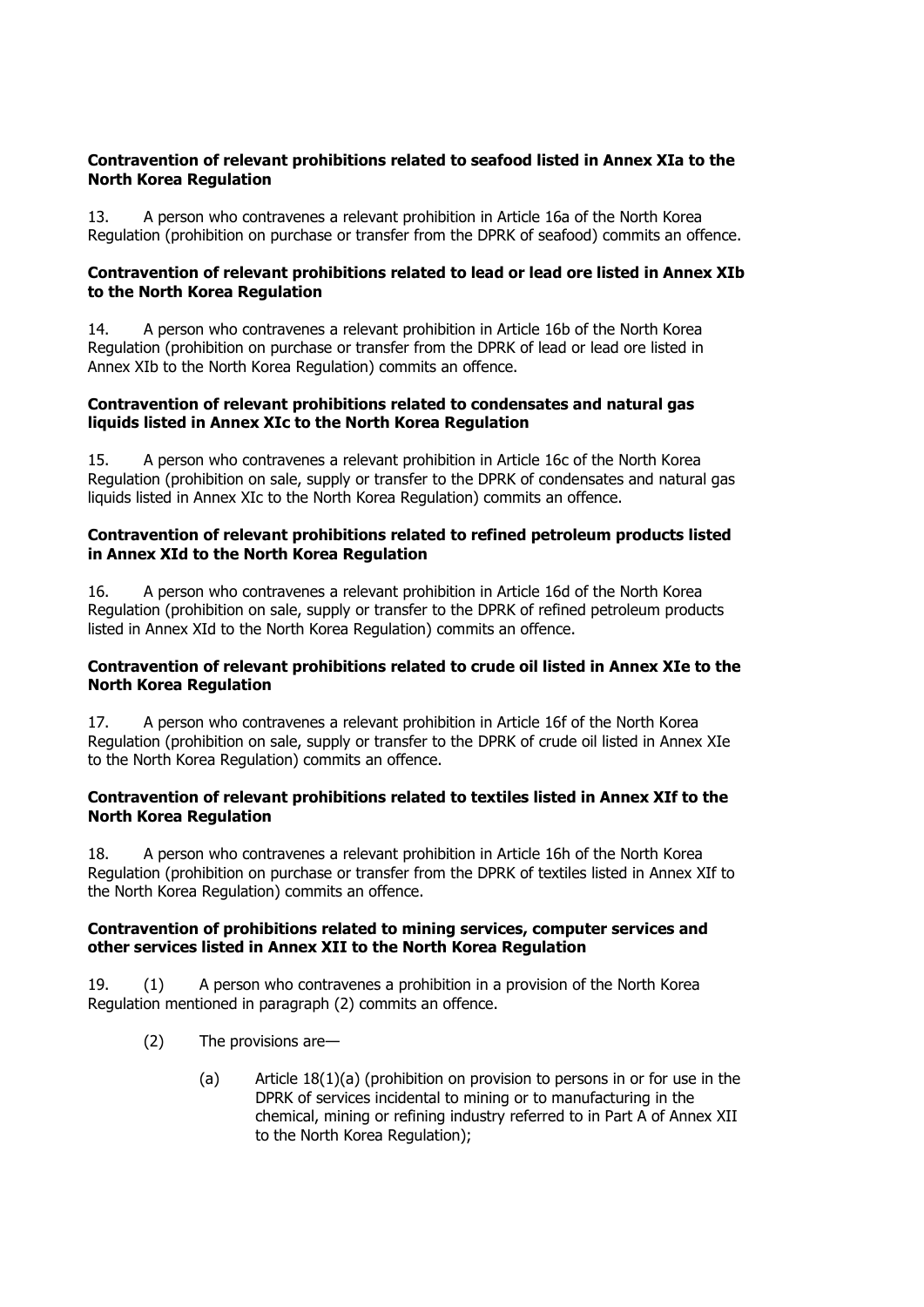(b) Article 18(1)(b) (prohibition on provision to persons in or for use in the DPRK of computer and related services referred to in Part B of Annex XII to the North Korea Regulation).

#### **Circumvention of relevant prohibitions in the North Korea Regulation**

20. (1) A person who participates, knowingly and intentionally, in an activity the object or effect of which is—

- (a) to circumvent any relevant prohibition in a provision of the North Korea Regulation mentioned in paragraph (2), or
- (b) to enable or facilitate the circumvention of any such prohibition,

commits an offence.

- (2) The provisions are—
	- (a) Article  $3(1)(a)$ , (b), (c), (d), (e), (f) or (g);
	- (b) Article 5(1) or (2);
	- (c) Article 7(1)(a);
	- (d) in so far as it relates to any activity other than providing financing or financial assistance related to technology, Article 7(1)(b);
	- (e) in so far as it relates to obtaining financing or financial assistance related to goods, Article 7(1)(d);
	- (f) Article  $10(1)(a)$  or  $(b)$ ;
	- (g) Article  $11(a)$ , (b) or (c);
	- (h) Article 12;
	- (i) Article 13;
	- (j) Article 15;
	- (k) Article 16a;
	- (l) Article 16b;
	- (m) Article 16c;
	- (n) Article 16d;
	- (o) Article 16f;
	- (p) Article 16h;
	- (q) Article  $18(1)(a)$  or (b).

(3) A person who participates, knowingly and intentionally, in an activity the object or effect of which is—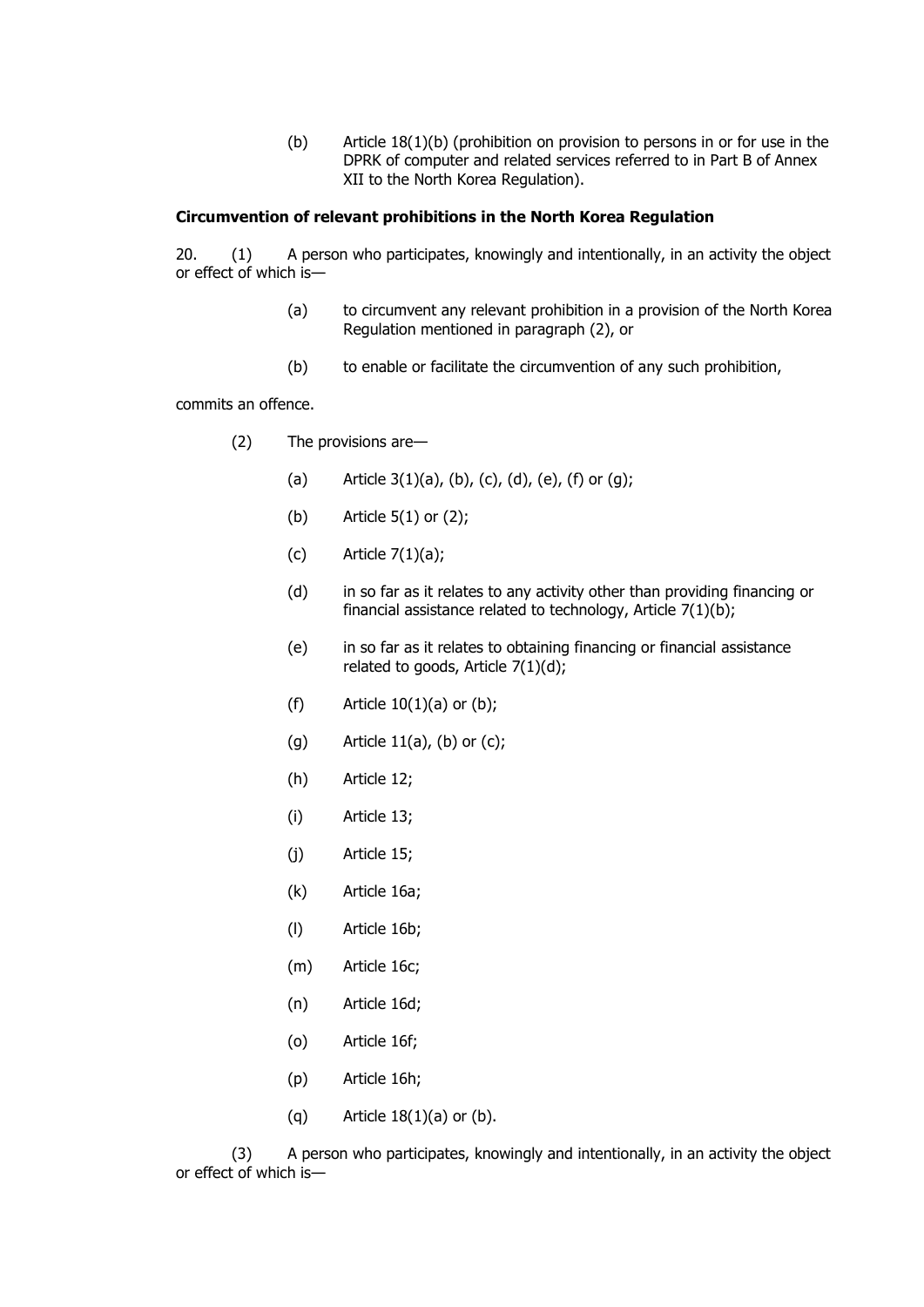- (a) to circumvent any of the prohibitions in a provision of the North Korea Regulation mentioned in paragraph (4), or
- (b) to enable or facilitate the circumvention of any such prohibition,

commits an offence.

- (4) The provisions are—
	- (a) in so far as it relates to providing financing or financial assistance related to technology, Article 7(1)(b);
	- (b) Article  $7(1)(c)$ ;
	- (c) in so far as it relates to any activity other than obtaining financing or financial assistance related to goods, Article 7(1)(d).

**Defence** 

## **Defence**

21. (1) It is a defence for a person charged with a relevant offence to show that they did not know and had no reasonable cause to suspect that their actions would contravene the relevant prohibition in the North Korea Regulation.

(2) In this article "relevant offence" means an offence under any provision of this Order other than—

- (a) article  $4(7)$  or  $(9)$ ;
- (b) article  $20(1)(a)$  or  $(b)$ ;
- (c) article  $20(3)(a)$  or (b).

#### **Penalties**

### **Offences under this Order: Penalties**

22. (1) A person guilty of an offence under a provision of this Order mentioned in paragraph (2) is liable—

- (a) on summary conviction in England and Wales, to a term of imprisonment not exceeding three months or a fine (or both);
- (b) on summary conviction in Scotland, to a term of imprisonment not exceeding 12 months or a fine not exceeding the statutory maximum (or both);
- (c) on summary conviction in Northern Ireland, to a term of imprisonment not exceeding three months or a fine not exceeding the statutory maximum (or both);
- (d) on conviction on indictment, to a term of imprisonment not exceeding two years or a fine (or both).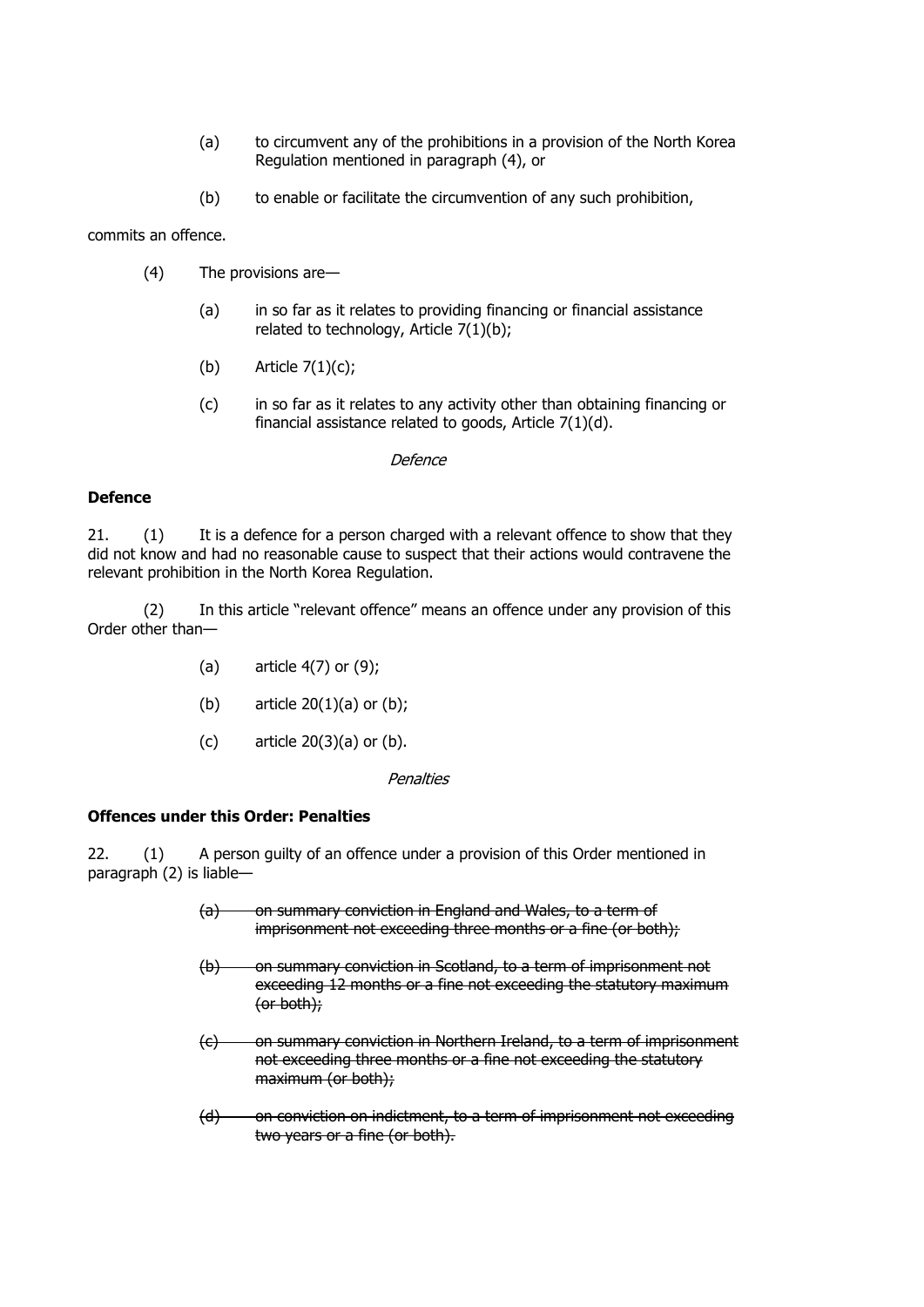- **(a) on summary conviction, to custody for a term not exceeding 3 months or to a fine not exceeding level 5 on the standard scale, or to both; or**
- **(b) on conviction on information, to custody for a term not exceeding 2 years or to a fine, or to both.**
- (2) The provisions are—
	- (a) article  $4(7)$  or  $(9)$ ;
	- (b) article 7(3).
- (3) A person guilty of an offence under any other provision of this Order is liable—
	- $(a)$  on summary conviction in England and Wales, to imprisonment for a term not exceeding 12 months or a fine (or both);
	- (b) on summary conviction in Scotland, to imprisonment for a term not exceeding 12 months or a fine not exceeding the statutory maximum (or both);
	- (c) on summary conviction in Northern Ireland, to imprisonment for a term not exceeding six months or a fine not exceeding the statutory maximum (or both);
	- (d) on conviction on indictment, to imprisonment for a term not exceeding 10 years or a fine (or both).
	- **(a) on summary conviction, to custody for a term not exceeding 12 months or to a fine not exceeding level 5 on the standard scale, or to both; or**
	- **(b) on conviction on information, to custody for a term not exceeding 10 years or to a fine, or to both.**

In relation to an offence committed before section 154(1) of the Criminal Justice Act 2003 $^8$  comes into force, the reference in paragraph (3)(a) to 12 months is to be read as a reference to six months.

### **Offences under the 1979 1986 Act in connection with the North Korea Regulation: Penalties**

23.  $(1)$  Paragraph  $(2)$  applies where a person is quilty of an offence under section 50(2) of the 1979 Act **section 47(2) of the 1986 Act** in connection with a DPRK import prohibition.

(2) Where this paragraph applies, the reference to 7 years in section  $50(4)(b)$  of the 1979 Act **section 47(4)(b) of the 1986 Act** is to be read as a reference to 10 years.

(3) Paragraph (4) applies where a person is guilty of an offence under section 68(2) of the 1979 Act **section 69(2) of the 1986 Act** in connection with a DPRK export prohibition.

 $\frac{1}{8}$ 2003 c.44.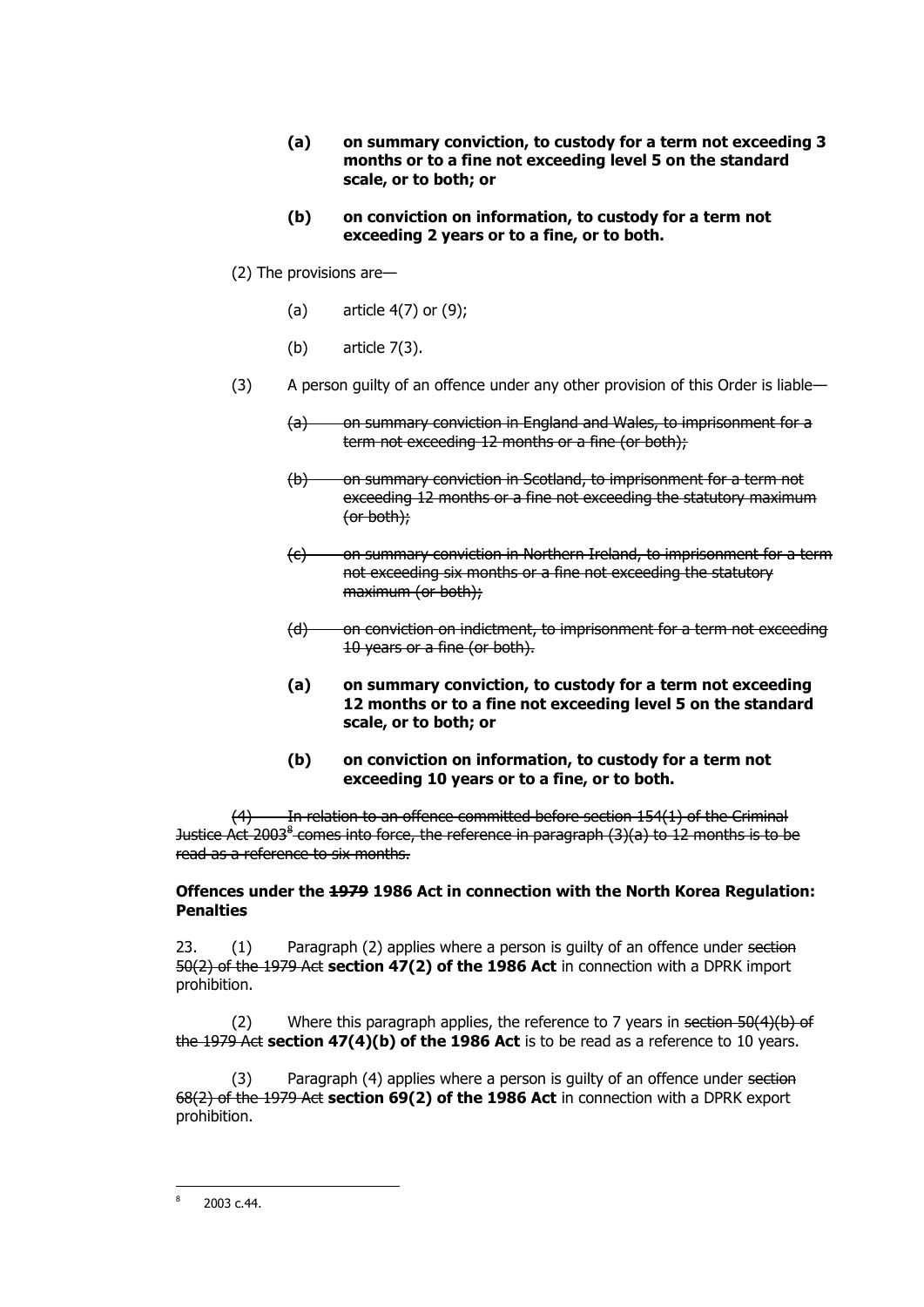(4) Where this paragraph applies, the reference to 7 years in section  $68(3)(b)$  of the 1979 Act **section 69(3)(b) of the 1986 Act** is to be read as a reference to 10 years.

(5) Paragraph (6) applies where a person is guilty of an offence under section 170(2) of the 1979 Act **section 178(2) of the 1986 Act** in connection with a DPRK export prohibition or a DPRK import prohibition.

(6) Where this paragraph applies, the reference to 7 years in section  $170(3)(b)$  of the 1979 Act **section 178(3)(b) of the 1986 Act** is to be read as a reference to 10 years.

(7) In this article—

"DPRK export prohibition" means a prohibition on exportation imposed by any of the following provisions of the North Korea Regulation—

- (a) Article  $3(1)(a)$  or  $(b)$ ;
- (b) Article 5(1);
- (c) Article 10(1)(a);
- $(d)$  Article 11 $(a)$ ;
- (e) Article 12;
- (f) Article 15;
- (g) Article 16c;
- (h) Article 16d;
- (i) Article 16f;

"DPRK import prohibition" means a prohibition on importation imposed by any of the following provisions of the North Korea Regulation—

- (a) Article  $3(1)(c)$ ,  $(d)$ ,  $(e)$ ,  $(f)$  or  $(g)$ ;
- (b) Article 5(2);
- (c) Article  $10(1)(b)$ ;
- (d) Article 11(b);
- (e) Article 13;
- (f) Article 16a;
- (g) Article 16b;
- (h) Article 16h.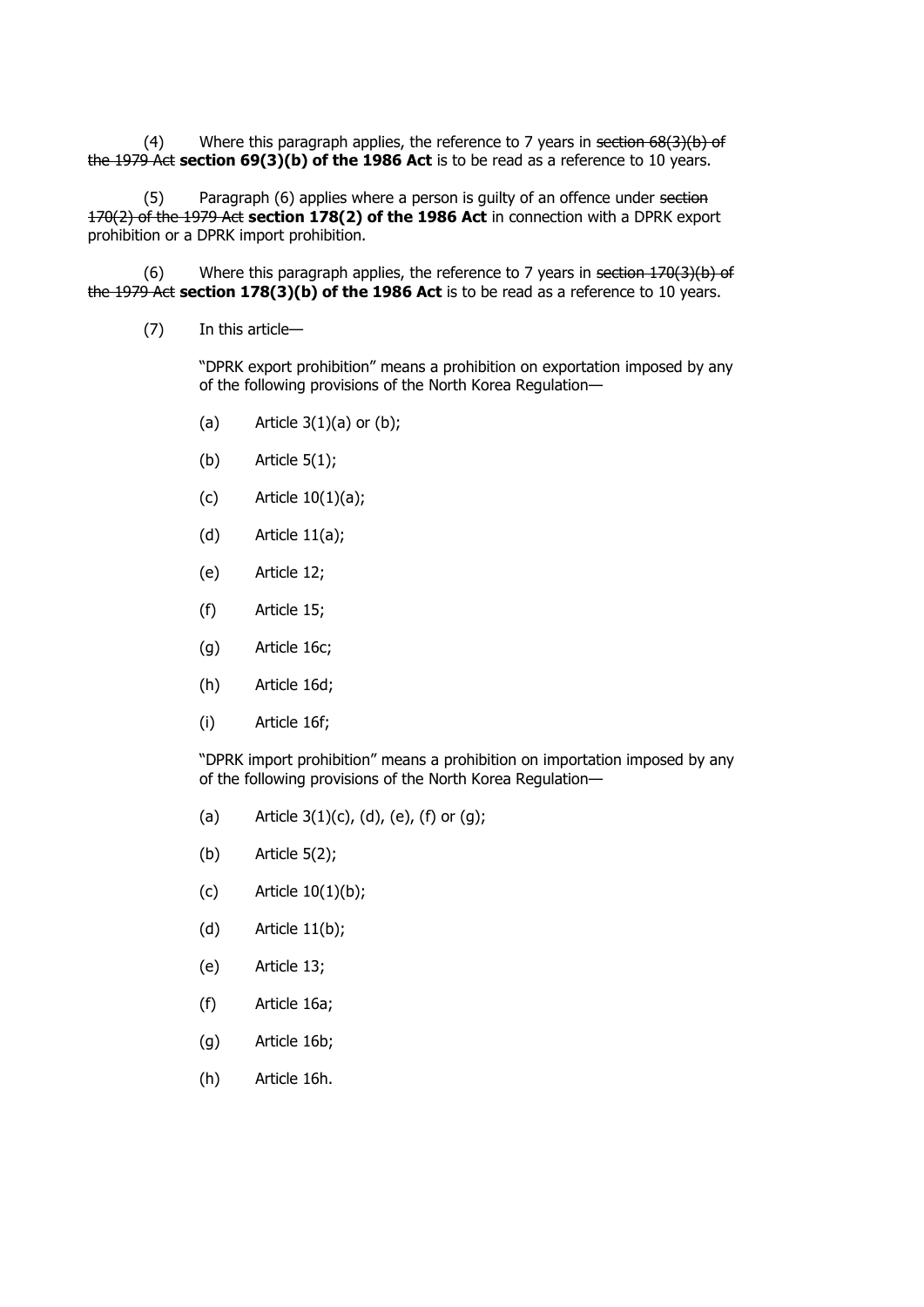#### **Proceedings**

### **Application of the 1979 1986 Act for the purposes of this Order**

24. (1) Where the Commissioners for Her Majesty's Revenue and Customs investigate or propose **Treasury investigates or proposes** to investigate any matter with a view to determining—

- (a) whether there are grounds for believing that an offence under this Order has been committed, or
- (b) whether a person should be prosecuted for such an offence,

the matter is to be treated as an assigned matter.

(2) In this article "assigned matter" has the meaning given in section  $1(1)$  of the 1979 Act **section 184(1) of the 1986 Act**.

(3) Section 77A of the 1979 Act **78A of the 1986 Act** applies to a person concerned in a relevant activity as it applies to a person concerned in the importation or exportation of goods but with the modifications specified in paragraph (4).

- (4) The modifications are—
	- (a) the reference in subsection (1) to a person concerned in the importation or exportation of goods for which for that purpose an entry is required by regulation 5 of the Customs Controls on Importation of Goods Regulations 1991 **1994** or an entry or specification is required by or under the 1979 **1986** Act is to be read as a reference to a person concerned in a relevant activity;
	- (b) any other reference to importation or exportation is to be read as a reference to a relevant activity.

(5) For the purposes of paragraphs (3) and (4), "relevant activity" means an activity (other than the importation or exportation of goods) which, if not authorised by a licence under this Order, would contravene Article 3, 5, 7, 10, 11, 12, 13, 15, 16a, 16b, 16c, 16d, 16f, 16h or 18 of the North Korea Regulation.

(6) Section 138 of the 1979 Act **145 of the 1986 Act** applies to a person who has committed, or whom there are reasonable grounds to suspect of having committed, an offence under this Order as it applies to a person who has committed, or whom there are reasonable grounds to suspect of having committed, an offence for which the person is liable to be arrested under the customs and excise Acts but with the modifications specified in paragraph (7).

- (7) The modifications are—
	- (a) any reference to an offence under, or for which a person is liable to be arrested under, the customs and excise Acts is to be read as a reference to an offence under this Order;
	- (b) in subsection (2) for the words "any person so liable" there is substituted "any such person".

(8) The provisions of the 1979 **1986** Act mentioned in paragraph (9) apply for the purposes of proceedings for an offence under this Order as they apply for the purposes of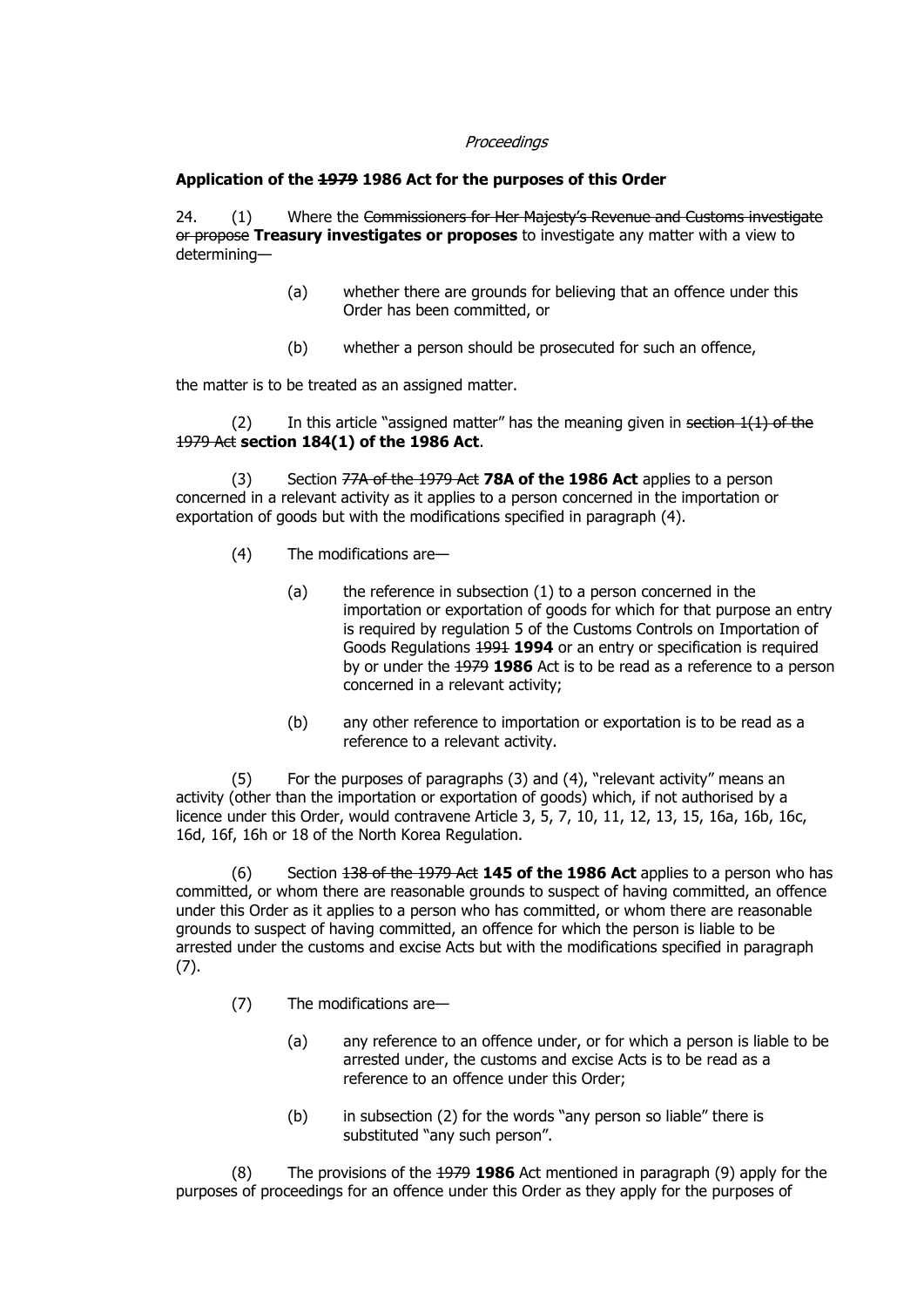proceedings for an offence under the customs and excise Acts but with the modifications specified in paragraph (10).

(9) The provisions of the 1979 **1986** Act are sections 145, 146, 146A, 147, 148, 150, 151, 152, 154 and 155 **sections 152 to 155, 157 to 159, 161 and 162**.

- (10) The modifications are—
	- (a) a reference to proceedings for an offence under the customs and excise Acts is to be read as a reference to proceedings for an offence under this Order;
	- (b) a reference to an offence for which a person is liable to be arrested under the customs and excise Acts is to be read as a reference to an offence under this Order;
	- (c) section 146A **154** has effect as if for subsection (1) of that section there was substituted—
		- $"(1)$  The following provisions apply in relation to proceedings for an offence under the Export Control (North Korea) Sanctions Order 2018**, as it has effect in the Island**.";
	- (d) the reference in section 151 to any penalty imposed under the customs and excise Acts is to be read as a reference to any penalty imposed under this Order.

## **PART 4**

### **Miscellaneous**

### **Revocation**

25. Articles 4 to 16 of the Export Control (North Korea Sanctions and Iran, Ivory Coast and Syria Amendment) Order 2017<sup>9</sup>, as they have effect in the Island, are revoked.

### **Review**

26. (1) The Secretary of State Treasury must from time to time-

- (a) carry out a review of the regulatory provisions contained in this Order,
- (b) set out the conclusions of the review in a report, and
- (c) publish the report.
- (2) The first report under this Order must be published before 14th March 2023.
- (3) Subsequent reports must be published at intervals not exceeding 5 years.

 $(4)$  Section 30(3) of the Small Business, Enterprise and Employment Act 2015<sup>10</sup> requires that a review carried out under this article must, so far as is reasonable, have regard to the rules on penalties applicable to infringements of the North Korea Regulation and the measures taken to implement them in other member States.

-

<sup>9</sup> S.I. 2017/83.

 $10$  2015 c.26. Section 30(3) was amended by the Enterprise Act 2016 (c.12), section 19.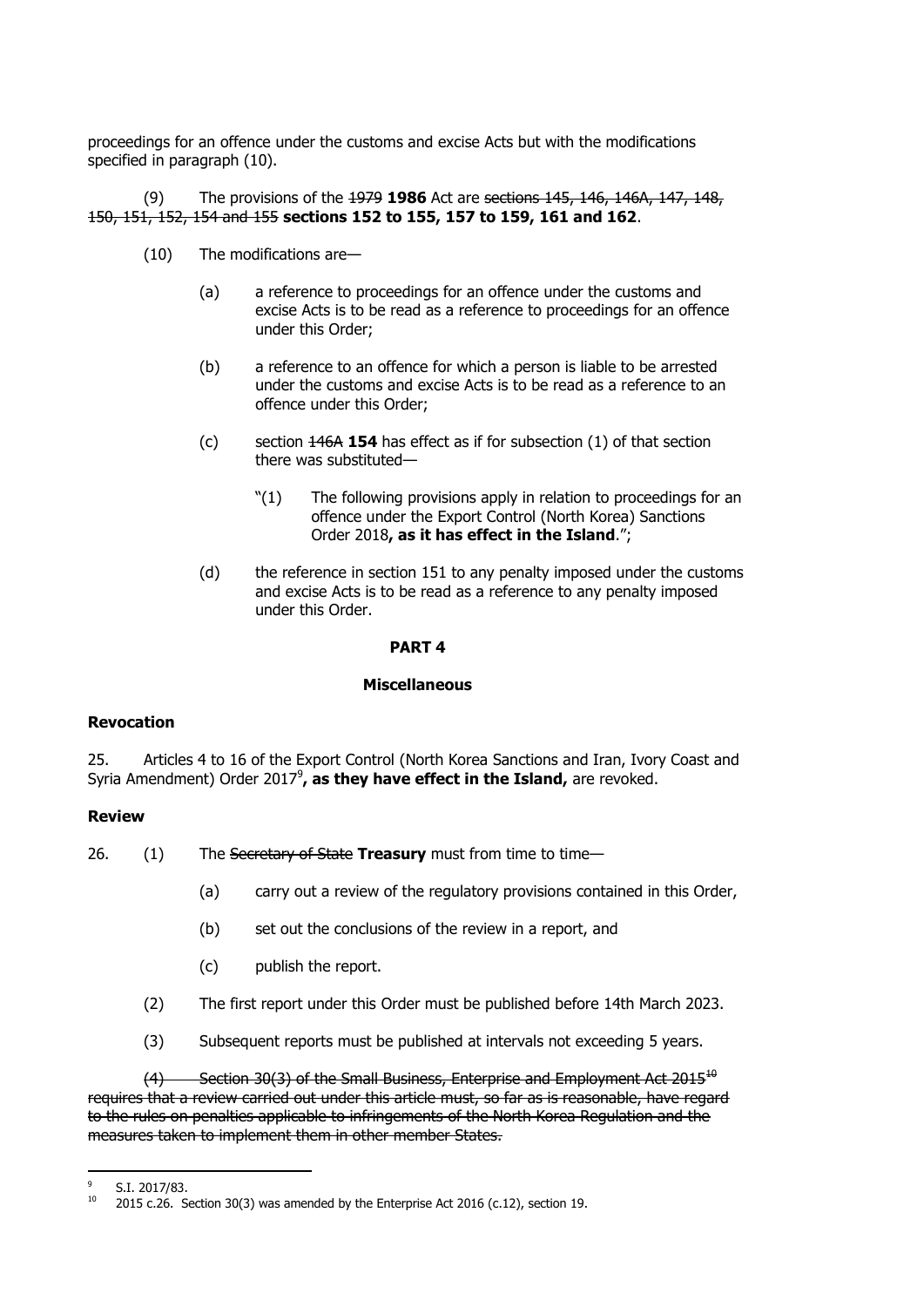(5) Section 30(4) of the Small Business, Enterprise and Employment Act 2015 requires that a report published under this regulation must in particular—

- (a) set out the objectives intended to be achieved by the regulatory provisions referred to in paragraph (1)(a),
- (b) assess the extent to which those objectives are achieved,
- (c) assess whether those objectives remain appropriate, and
- (d) if those objectives remain appropriate, assess the extent to which they could be achieved in another way which involves less onerous regulatory provisions.

Liam Fox Secretary of State for International Trade 19<sup>th</sup> February 2018 **Department for International Trade**